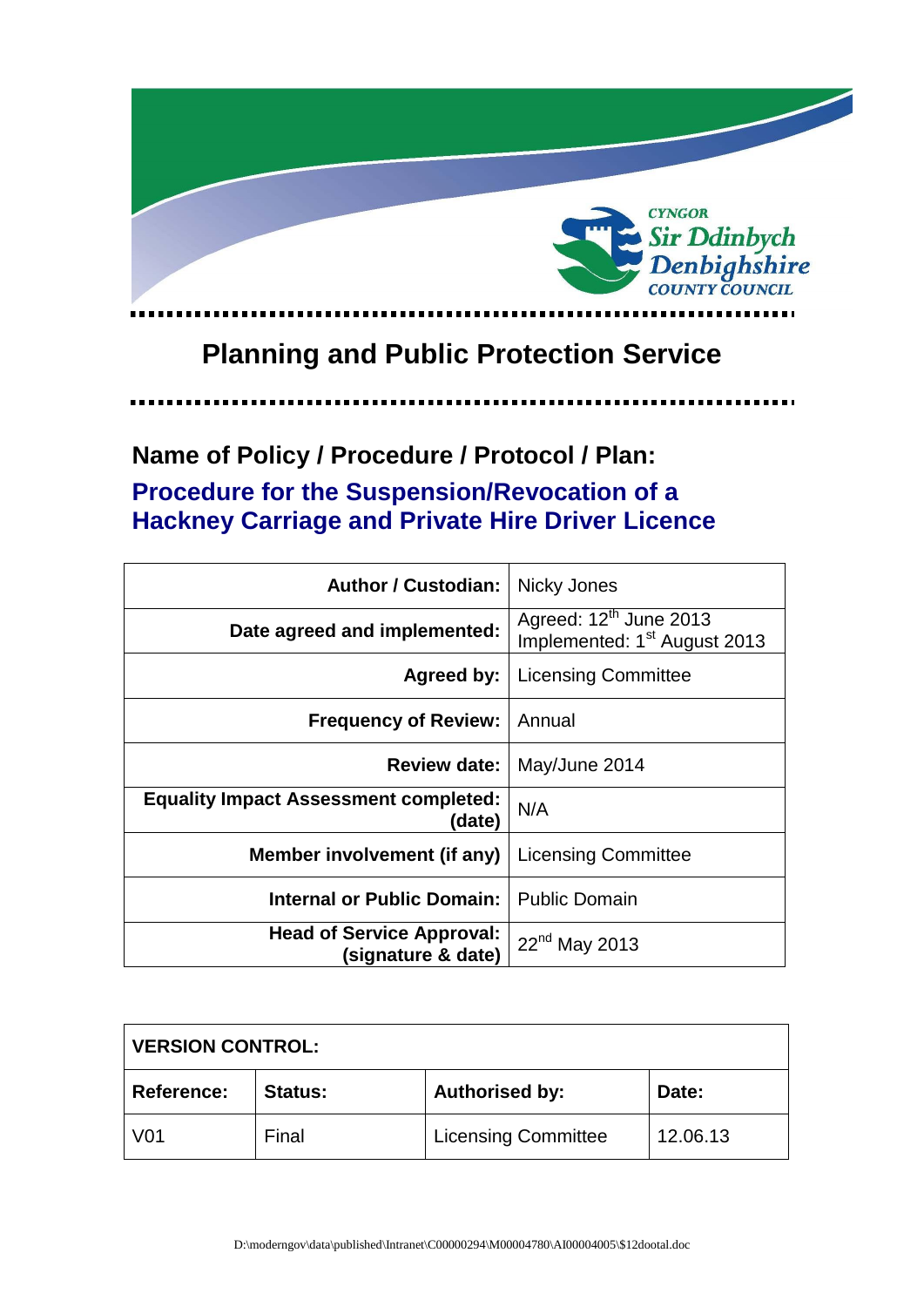# **1. Purpose**

To ensure consistency of administering and enforcing the Hackney Carriage and Private Hire legislation and the safety of the travelling public throughout the County of Denbighshire. This procedure aims to provide practical guidelines for officers to follow when information/complaints have been received from interested parties on alleged conduct/inappropriate behaviour of an existing licensed driver and to ensure that legislation is adhered to.

# **2. Related Documents**

Town Police Clauses Act 1847 Local Government (Miscellaneous Provisions ) Act 1976 Blue Book (Conditions and Policy) Flowcharts Attached

### **3. Officer Delegations**

The Local Government (Miscellaneous Provisions) Act 1976 section 61 gives the Local Authority powers to suspend or revoke private hire or hackney carriage driver's licence.

The Licensing Committee have delegated the function of suspension and revocation to the Head of Service.

The Head of Service has delegated the suspension to Senior Officers.

The Head of Service has delegated the option of revocation to the Public Protection Manager along with the Chair or Vice Chair of Licensing. In the absence of the Public Protection Manager the Head of Service has delegated this function to the Head of Legal and Democratic Services in consultation with Chair or Vice Chair of Licensing.

| <b>FUNCTION</b>                 | <b>OFFICER</b>                         |
|---------------------------------|----------------------------------------|
| Suspension of driver licence    | <b>Head of Service or</b>              |
|                                 | <b>Public Protection Manager or</b>    |
|                                 | <b>Senior Community Safety</b>         |
|                                 | <b>Enforcement Officer or</b>          |
|                                 | <b>Senior Licensing Officer</b>        |
|                                 |                                        |
| Immediate Revocation of licence | Head of Service or                     |
|                                 | Public Protection Manager along with   |
|                                 | Chair of Licensing (Vice Chair in the  |
|                                 | Chair's absence) or                    |
|                                 | Head of Legal and Democratic           |
|                                 | Services along with Chair of Licensing |
|                                 | (Vice Chair in the Chair's absence)    |

#### **4. Legislation**

Section 61 of the LGMPA 76 give a local authority powers to suspend or revoke a drivers' licence issued under section 51 of the LGMPA 76 or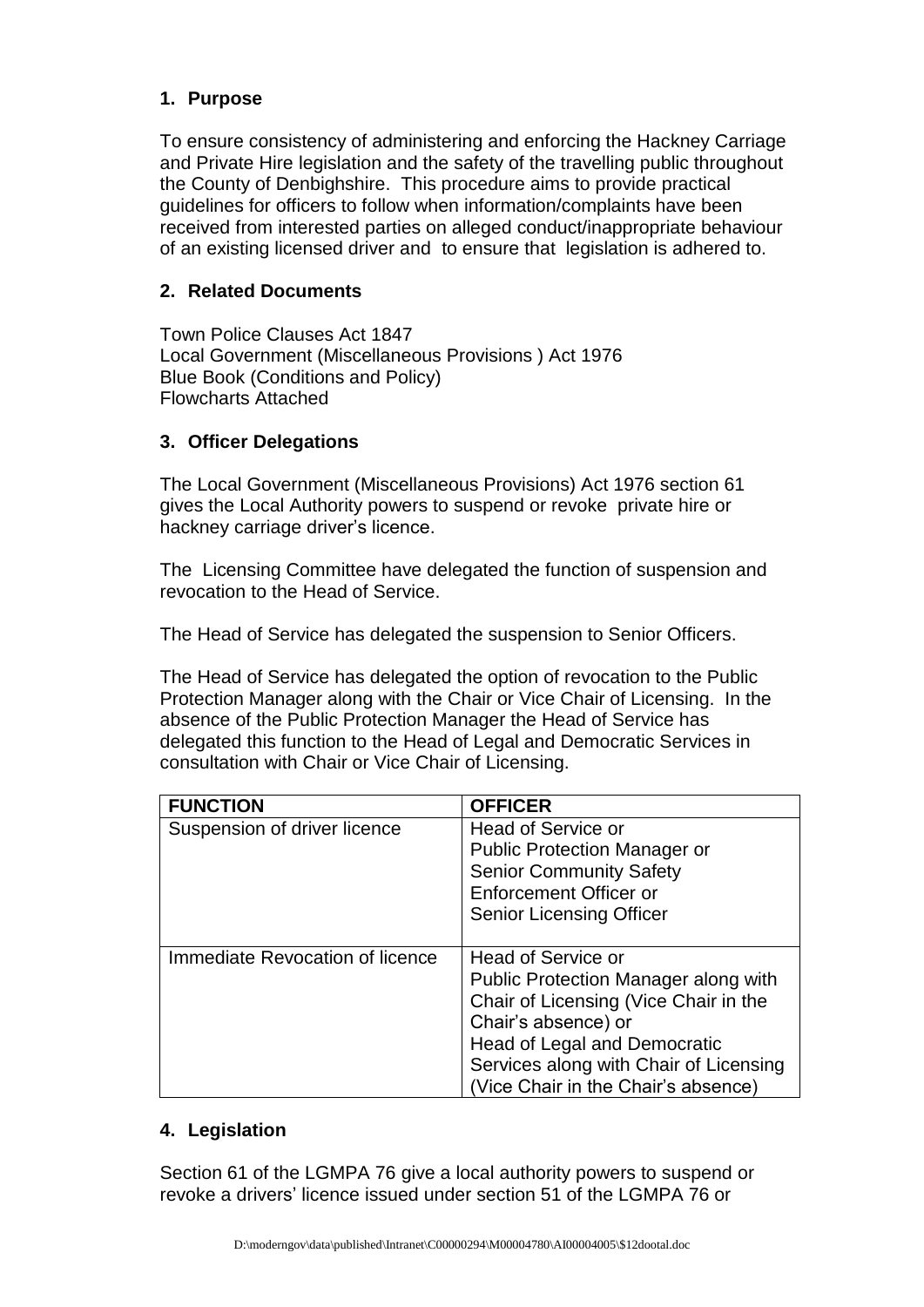section 46 of the Town Police Clauses Act 1847, or refuse to renew a drivers' licence on any of the following grounds:

- a) that he has since the grant of the licence
	- (i) been convicted of an offence involving dishonesty, indecency or violence; or
	- (ii) been convicted of an offence under or has failed to comply with the provisions of the Act of 1847 or the LGMPA 76; or
- b) any other reasonable cause.

# **5. PROCESS**

- i) Information is received from partners/interested parties on conduct of existing driver or conviction as detailed in section 4 above.
- ii) If the allegation is a Child Protection/Vunerable Adult concern then pass the details onto First Contact Team immediately who will carry out their own investigations and make a decision on whether a Part IV meeting will take place.
- iii) For all allegations eg public safety/fit and proper/child protection/vunerable adults, then the details are to be passed onto Enforcement Team to log on to Complaints database.
- iv) Enforcement Officer to gather evidence and consult with the Senior Enforcement Officer when all evidence is present
- v) Is further action required? If no then update house file otherwise proceed to next step
- vi) If further action is required, and the matter requires immediate action on a public safety issue then Enforcement Officer to consult with Legal Team and if there is sufficient evidence then the licence must be revoked
- vii) EO to prepare a revocation letter for Head of Service/Public Protection Manager to sign and issue to driver.
- viii) Inform School Transport and Social Services Contracts that driver licence has been revoked – right of appeal to driver
- ix) EO to notify complainant/partner of action taken
- x) If immediate action is not required, then officers to consider the evidence and if matter warrants a suspension then SLO to issue suspension notice

# 6. **Decisions**

Officers will take the appropriate action under the scheme of delegation. An email will be sent to Licensing Committee Members to inform them of what actions Officers have taken.

# **7. Right of Appeal**

A person aggrieved by the Council's decision has rights of appeal to the Magistrates Court.

#### **8. Review of Procedure**